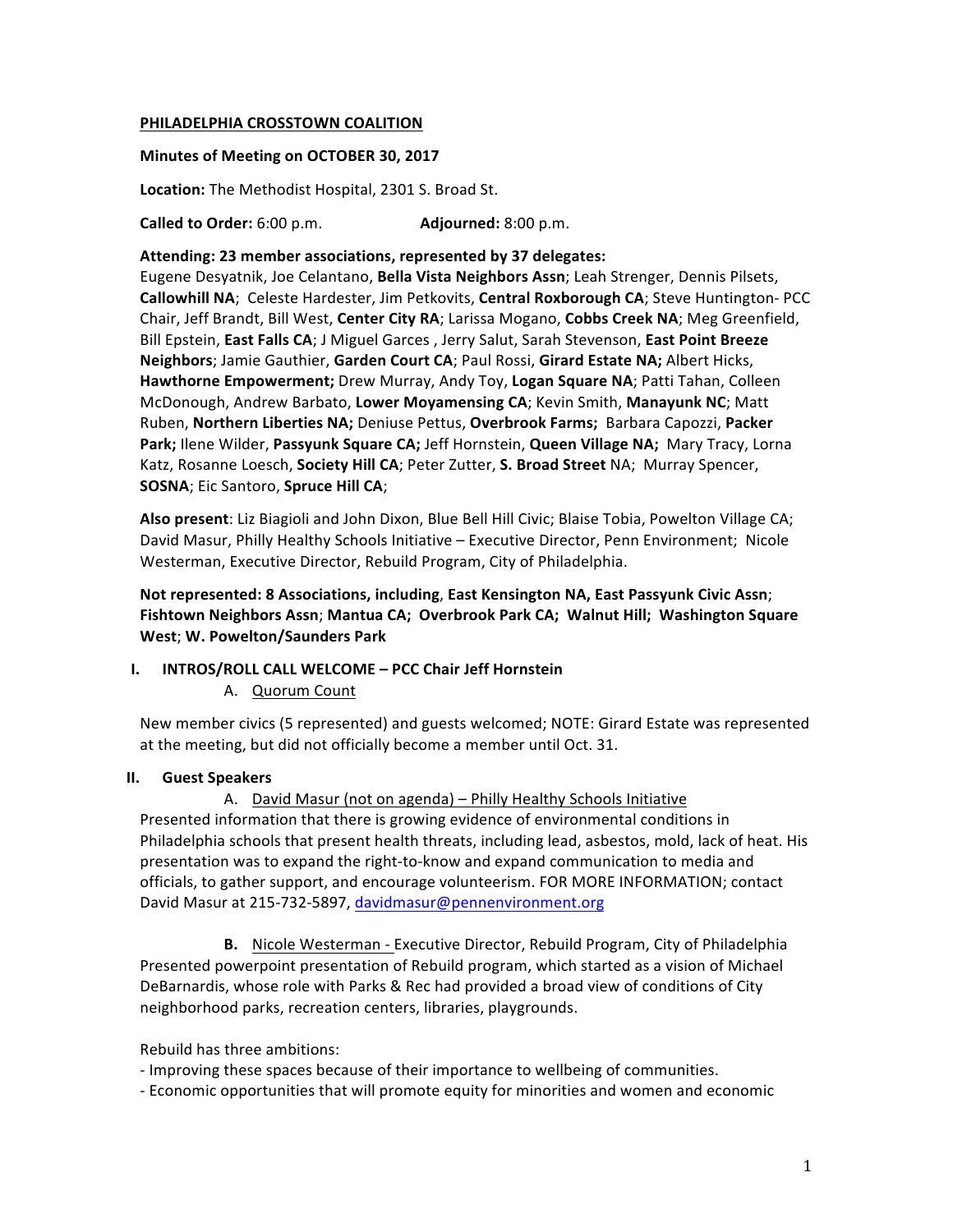growth for communities through awarded contracts and jobs - Community engagement - rally people, give them a voice, build stewardship

Budget is \$500 million. \$300M will be 20 year bonds; \$50M from soda tax (currently being held in escrow pending suit in Supreme Court); \$100M from William Penn; remainder from other charitable fund resources TBD.

Rebuild projects will be run by non-profits, who will assign work to minority contractors. Projects will generate jobs in communities

City Council approved Ordinance (Bill 170206) in June to approve bond borrowing.

# **III. CHAIR'S REPORT** - Jeff Hornstein

A. Reminder: WATER DEPT: Another City program your civic may be interested in  $-$ Water Dept says they are undersubscribed for their SOAK-IT-UP program

B. FISHTOWN NA lives - they were able to get D&O coverage; they are not here this evening because they are having their own meeting

C. D&O INSURANCE – City Council is now interested in a City-sponsored insurance D&O program; also, Love & Dale (broker) is looking at how to pull together a multi-organization plan that would cover PCC members. Crosstown Coalition might be the holder of policies, with each member having a rider. Love & Dale will come to December PCC meeting.

Eugene Desyatnik said that Bella Vista's coverage is now  $1/10^{th}$  of what it used to be, with a higher retention.

Meg Greenfield asked about coverage for volunteers, such as zoning committee members, and also observed that coverage that is too broad can cover people you don't need to cover.

Matt Ruben agreed that the City should be insuring RCO's but that this would only cover RCOrelated activities, not other kinds of suits, so civics will still need coverage other than what the City provides. He also cautioned about how insurers settle suits - that they hire attorneys who settle rather than fighting a suit  $\dots$  so members may want to hire their own attorneys.

Jeff asked Eugene and Matt to co-chair the D&O insurance committee.

- D. MINUTES OF SEPT 16 MEETING
	- Drew Murray moved to approve, Eric Santoro seconded; minutes approved
- E. DELEGATE MEETING NEW COMMITTEES

- Parking - Ilene Wilder and Bill West are active on this

- Affordable Housing work has started, with Steve Huntington leading
- Preservation/Sustainability not yet pulled together Eric Santoro will lead
- F. NEXT MEETING Dec. 11 was agreed upon as the only valid option before the end of the year. Location TBD.

# **IV. TREASURER'S REPORT** – bypassed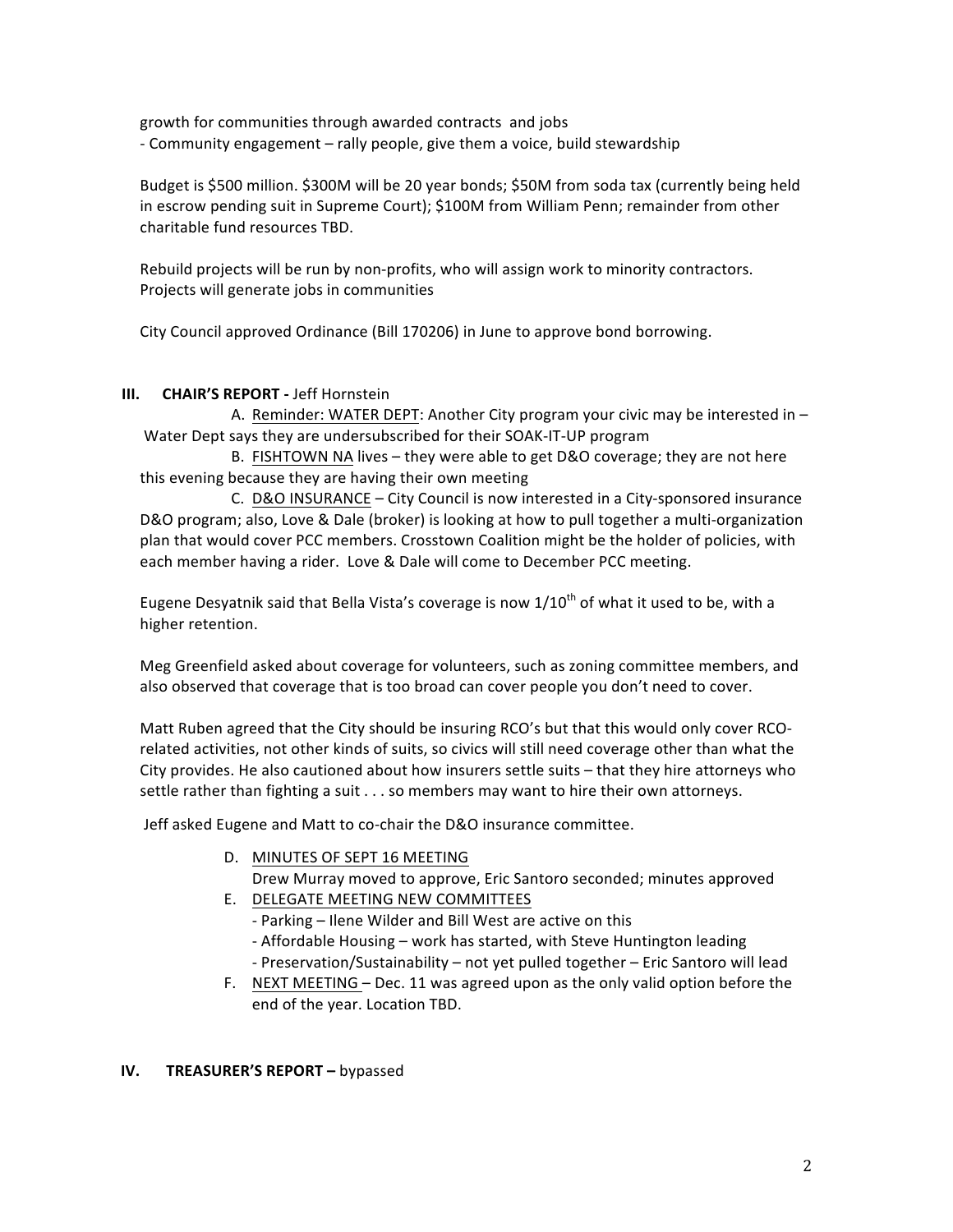# *V.* **COMMITTEE REPORTS**

## A. AFFORDABLE HOUSING -

Steve Huntington reported that legislation was introduced in June requiring that for every development having at least 10 units, 1 has to be affordable. The bill, sponsored by Councilwoman Quinones-Sanchez, who has set up many subcommittees since Aug. 15. We have attended 7 of these meetings, as have PACDC, BIA, DW. Materials are circulated at the meetings that are not to be circulated out of the meetings, and minutes are not taken. (Steve has taken and distributed detailed minutes of the meetings he has attended.)

As currently drafted, there are three options for affordable housing inclusion: On site; built offsite; an In-Lieu payment to the Housing Trust Fund. (Note: this bill is based on legislation in Chicago, but it is missing many provisions.) We should be concerned about height and density allowances in the second half of the bill.

Jeff Hornstein commented that this bill is going against all the work this group did with the Zoning Commission, and that Code guidelines are being forfeited to Affordable Housing.

The PCPC has yet to review the legislation, which has not yet been revised. We are concerned that any revisions will be done at the last minute, that the bill will be called before the Rules committee with inadequate notice for us to respond, and that then it will be voted on nine days later. (Harrisburg and DC take testimony and then have second hearings; Phila City Council doesn't do this.) Steve suggests we send a letter (see blue meeting handout) asking for 75 days notice before the legislation goes to Rules.

# A motion to send the letter was made my Rosanne Loesch; Barb Capozzi seconded. Mtion *passed.*

## B. ZONING - see handout provided at meeting

**Call for Committee Members** : Steve Huntington circulated a Zoning sign-up sheet of people who want to be on the Zoning & Land Use Committee and also that members' Zoning chairs should be on distribution list.

**Bill 17067200** which would double the required parking spaces for multi-family units (from three to six) was opposed by CCRA, saying that the Bill doesn't solve the parking problems it is intended to address, and that this is another instance of significantly altering the Code, a mere five years after the Zoning Code was enacted, without basis for stating what conditions have changed. Jeff Braff made a motion for PCC to oppose. B. Capozzi seconded. Discussion indicated that some civics think the Bill is a good idea. (This is also a Parking Committee issue.) **Members need to take this back to their boards for a decision.** 

**Digital Advertising kiosks** – Handout circulated showing its use in NYC, and a map of potential locations in Phila. Art Commission will be hearing proposal for second time on Nov. 1<sup>st</sup>. Mary Tracy moved to oppose Kiosks. Rosanne Loesch seconded. Discussion showed that some members are interested in the kiosks. A motion was made by Matt Ruben to ask the Art Commission to refrain from voting until neighborhood outreach has been achieved. *Mary seconded. Motion passed.* We will try to get a speaker on the issue at a future meeting.